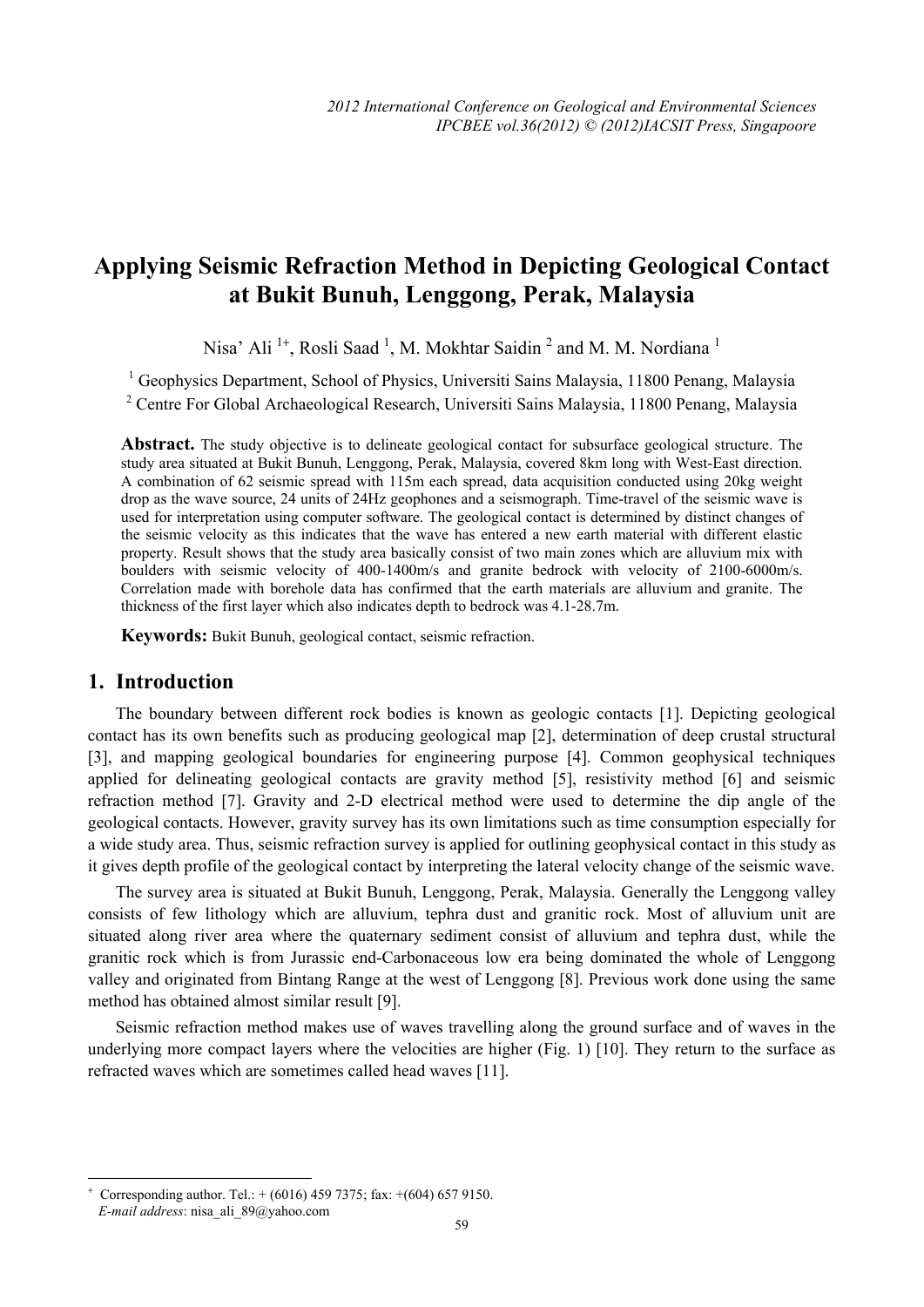

Fig. 1: Direct wave, reflection and refraction ray.

Determining times for direct and refracted arrivals from seismic section, thickness and velocity of material above and below an interface can be calculated [12]. Table 1 shows seismic P-wave velocity of Earth materials [13]. The type of rock or earth material is interpreted based on the table. The geological contact is determined by the sudden change of the seismic refraction velocity. The depth of the contact is where the velocity changes abruptly.

| <b>Material</b>    | P wave Velocity (m/s) |
|--------------------|-----------------------|
| Air                | 332                   |
| Water              | 1400-1500             |
| Granite            | 5500-5900             |
| Sandstone          | 1400-4300             |
| Limestone          | 5900-6100             |
| Sand (Unsaturated) | 200-1000              |
| Sand (Saturated)   | 800-2200              |
| Clav               | 1000-2500             |

Table 1: The P wave velocities of various earth materials.

## **2. Methodology**

#### **2.1. Data acquisition**

The seismic survey line (Fig. 2) start from West with coordinate 5° 4'22.80"N and 100°56'43.50"E toward East with coordinate 5° 4'10.90"N and 101° 0'53.60"E. The total length of the survey line is 8km. 20kg weight drop was used for seismic source, 24 units of 24Hz geophones and ABEM MK6 seismograph. The length of each seismic spread is 115m with 5m geophones spacing. Thus, there are 62 seismic spreads in total. Two boreholes D1 and BH1 located a few meters away from the survey line.



Fig. 2: Seismic survey line at study area.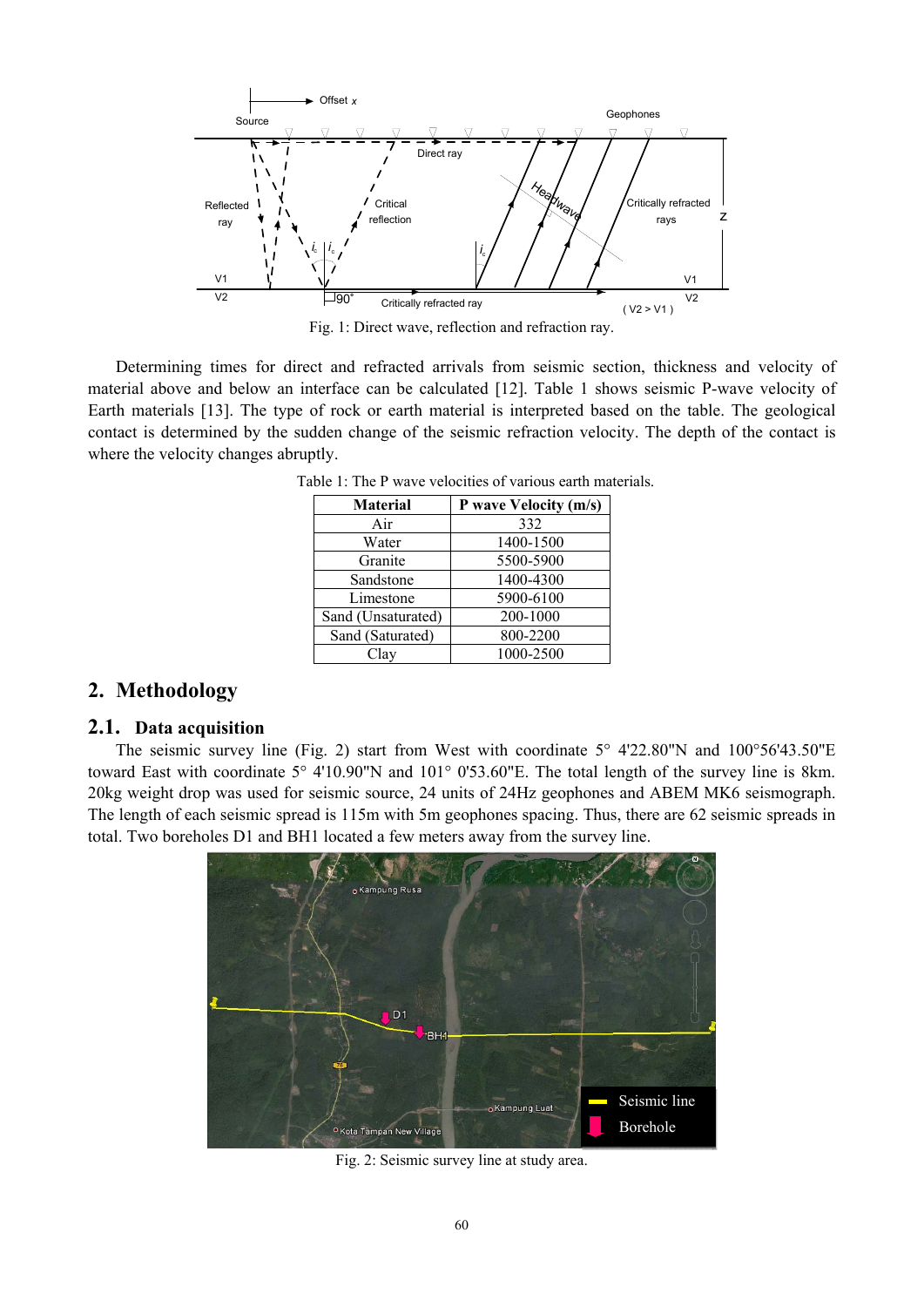The interpretation of seismic refraction survey has considered few borehole data as guideline. As seismic refraction method does not require gridding data point, less time is needed in data acquisition compared to potential field survey.

#### **2.2. Data processing**

Seismic data, recorded by seismograph were processed using software FIRSTPIX for picking first arrival time and plotting travel time curve. GREMIX15 software was used for velocity analysis to produce seismic cross section. Microsoft Excel was used to produce the seismic cross section and Surfer 8 was used for producing borehole data cross section.

### **3. Results and Discussion**

The data used in interpretation of geologic contact are seismic refraction depth profile and two borehole data.

#### **3.1. Seismic refraction**

Seismic cross section of the survey line (Fig. 3) show the study area generally consists of two main layers. The first layer predominantly consist of alluvium mix with boulders with velocity of 400-1400 m/s while the second layer with velocity of 2100-6000 m/s and depth of 4.1-28.7 m is interpreted as bedrock. The second layer, marked by red lines in the seismic cross section also indicates the geological contact of granite bedrock with overburden. Seismic section shows steep slopes identified at a distance of  $\sim$  450 - 1250 m.



Fig. 3: Seismic cross section of West-East survey line.

#### **3.2. Borehole record**

Borehole data, D1 and BH1 (Fig. 4) shows that the study area was covered by alluvium, mostly sand mix with clay. Granite bedrock in borehole D1 was at depth 9.50 m. The borehole data match with seismic velocity record of seismic spread no. 42 specifically at geophones 20 and 21 which situated nearest to D1 gives the velocity of  $3916-4485$  ms<sup>-1</sup> at depth about 9.7-9.8 m.

Granite bedrock for borehole BH1 found at depth 12.50 m and the borehole data fit with seismic velocity data of seismic spread no. 37 at geophones 23 and 24 which indicate the geological contact at depth 11.6- 13.3 m. Boulder found nearby the borehole shows that the area has undergoes igneous rock intrusion (Fig. 5).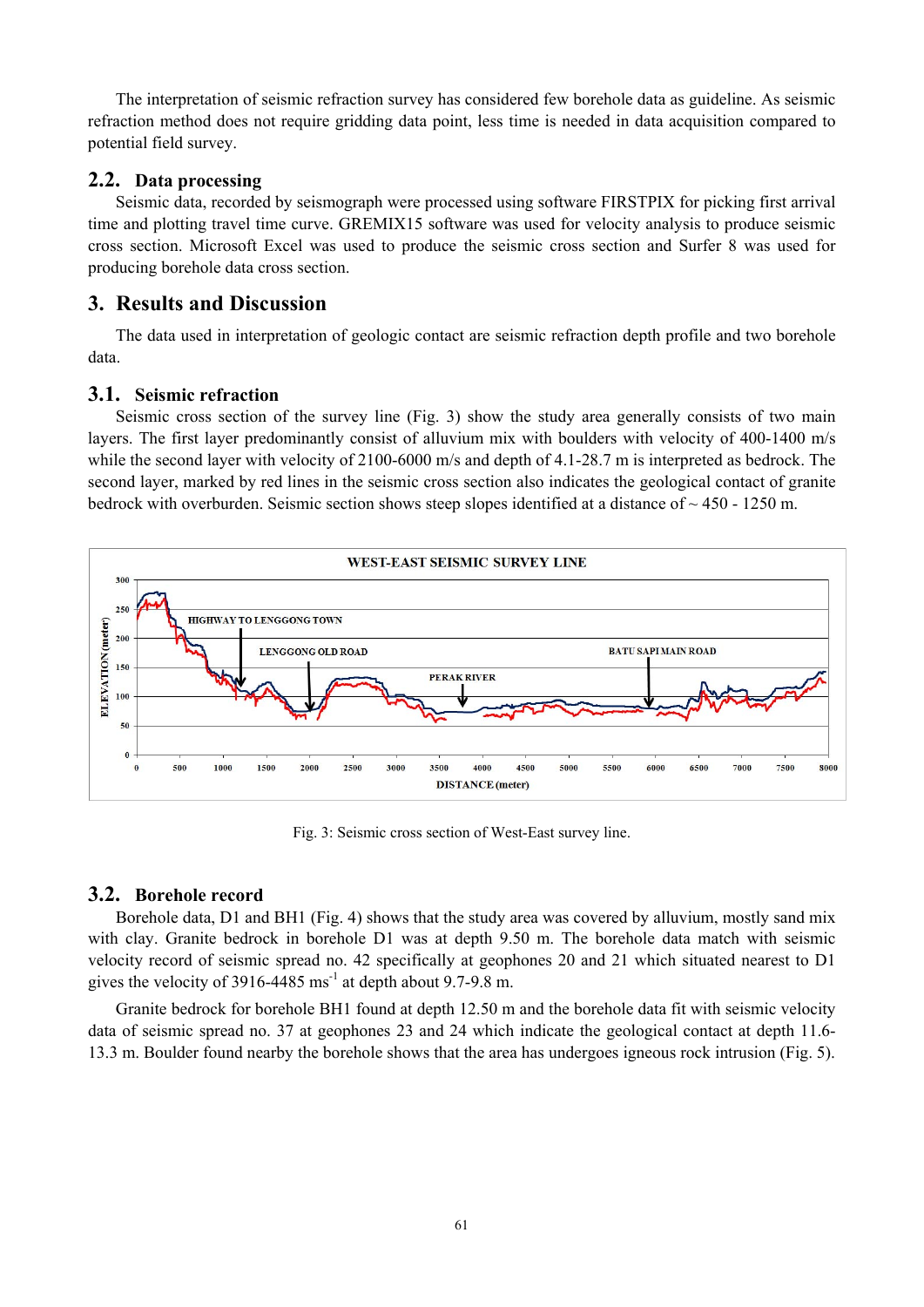

Fig. 4: Borehole data cross section.



Fig. 5: Coarse-grained granite rock boulder.

## **4. Conclusion**

Geological contact can be located by utilizing seismic refraction method. Generally the study area consists of 2 main zones; alluvium mix with boulders with velocity of 400-1400 m/s and granite bedrock with velocity of 2100-6000 m/s. Correlation with borehole data has confirmed the seismic result. Thus, the geological contact is between granite bedrock and alluvium with thickness of alluvium is 4.1-28.7m.

# **5. Acknowledgements**

Authors would like to extent sincere gratitude to all Geophysics Department Staff and Postgraduate students of School of Physics, Universiti Sains Malaysia for their assistance in acquiring the geophysical data and making the research a success.